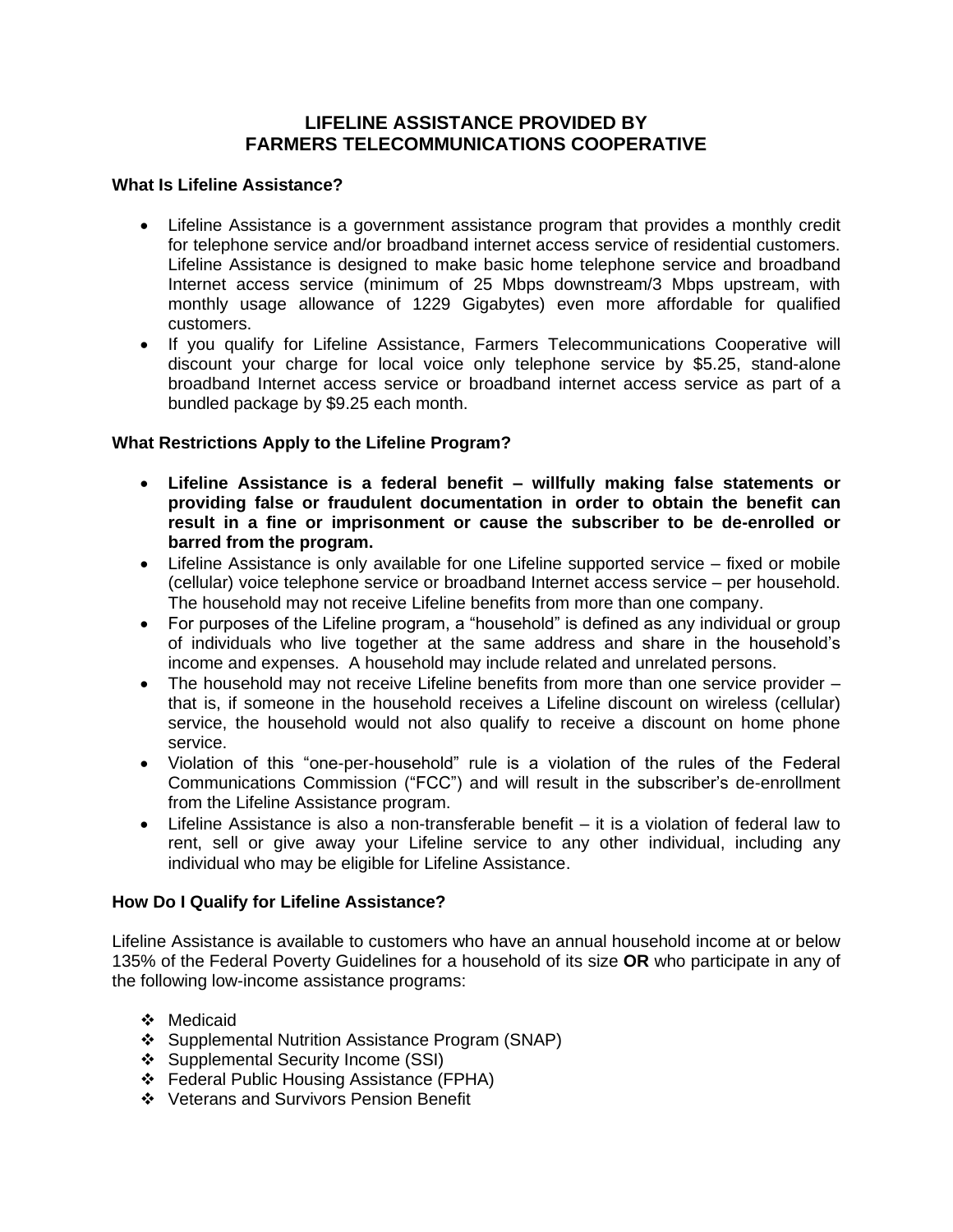You may also be eligible for Lifeline Assistance even if you do not personally participate in one of these programs, as long as an individual who lives in your household participates in at least one of these programs.

### **What Proof of Eligibility Do I Need to Provide?**

### **Qualifying Based on Annual Household Income**

If you want to qualify for Lifeline Assistance based on your annual household income, your household income must be at or below 135% of the Federal Poverty Guidelines for a household of that size. NOTE: Federal Poverty Guidelines are updated annually; updates not reflected here are available at [www.usac.org](http://www.usac.org/) or from Farmers' customer service.

| Annual Income 135% Thresholds Based on Household Size (2022) |                                                                            |  |  |  |  |  |  |                                                                                                    |
|--------------------------------------------------------------|----------------------------------------------------------------------------|--|--|--|--|--|--|----------------------------------------------------------------------------------------------------|
|                                                              |                                                                            |  |  |  |  |  |  | 1 person 2 people 3 people 4 people 5 people 6 people 7 people 8 people For each additional person |
|                                                              | $ \$18,347 \$24,719 \$31,091 \$37,463 \$43,835 \$50,207 \$56,579 \$62,951$ |  |  |  |  |  |  | + \$6,372 per person                                                                               |

You must provide proof of your household income at the time that you apply for Lifeline Assistance through one or more of the following:

- Prior year's state or federal income tax return
- Retirement/pension statement of benefits
- Current income statement from an employer or paycheck stub
- Unemployment/Workmen's Compensation Statement of Benefits
- Federal notice letter of participation in General Assistance
- Social Security Statement of Benefits
- Veterans Administration Statement of Benefits
- Child Support document
- Divorce decree
- Other official document containing income information

If the documentation does not cover a full year, such as current pay stubs, you must provide the same type of documentation covering 3 consecutive months within the previous 12 months.

NOTE: The FCC's rules require Farmers Telecommunications Cooperative to keep a copy of any of the supporting documentation you provide in support of your eligibility to receive Lifeline benefits.

## **Qualifying Based on Participation in Low-Income Assistance Programs**

If you want to qualify for Lifeline Assistance based on participation in one of the low-income assistance programs, you must provide proof of participation at the time that you apply for Lifeline Assistance with one or more of the following:

- Current or prior year's statement of benefits from a qualifying state or federal assistance program
- A notice letter of participation in a qualifying state or federal assistance program
- Program participation documents, such as a copy of your SNAP card, Medicaid card, etc.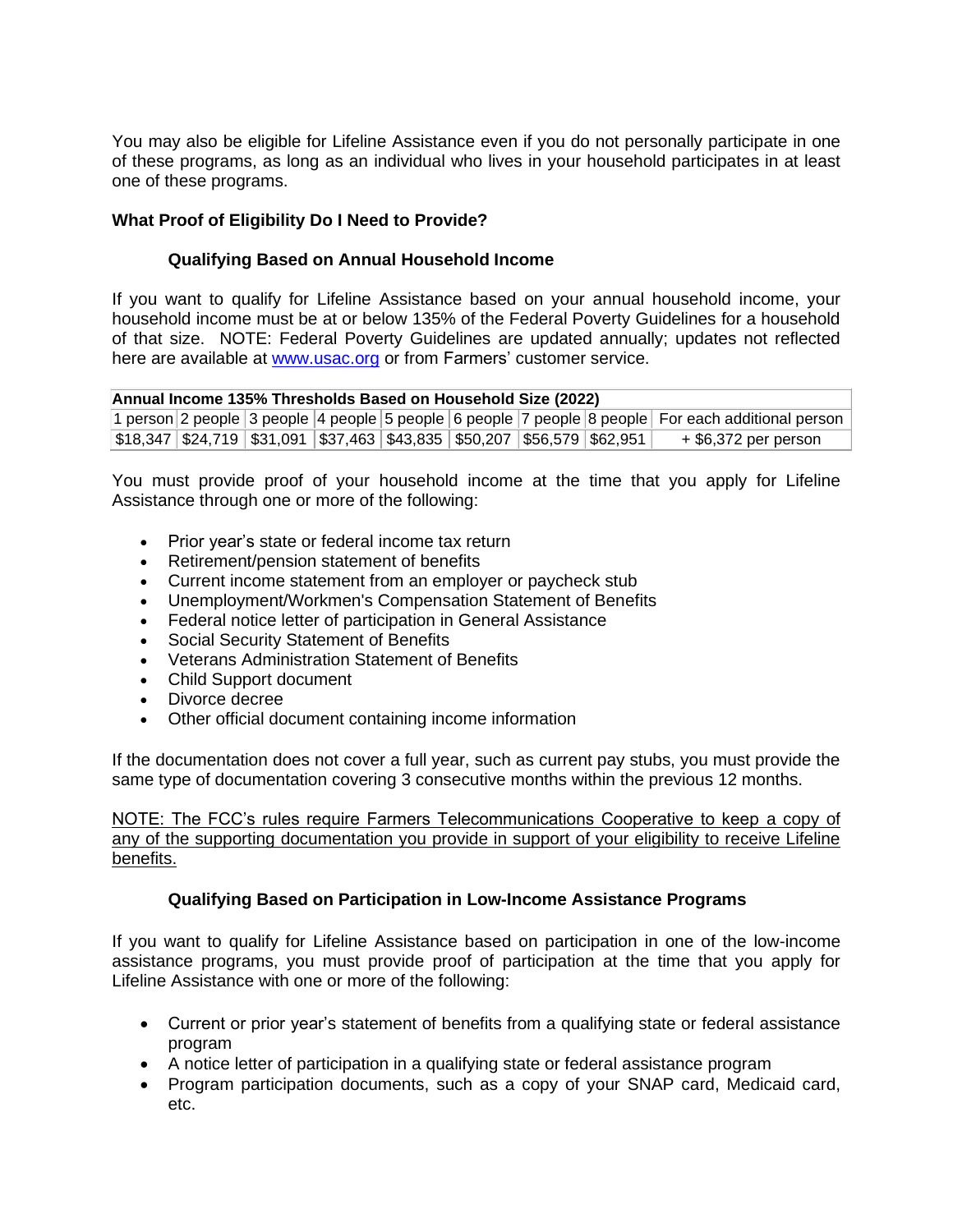• Other official document evidencing the qualifying person's participation in one of the listed state or federal low-income assistance programs

### NOTE: The FCC's rules require Farmers Telecommunications Cooperative to keep a copy of any of the supporting documentation you provide in support of your eligibility to receive Lifeline benefits.

### **Can I Subscribe to Any Farmers Service Plan?**

- Lifeline customers may subscribe to any residential service plan offered by Farmers Telecommunications Cooperative that includes either landline voice telephone service, broadband Internet access service, or a bundle of broadband Internet access service and landline voice telephone service; and plans that include optional calling features, such as, but not limited to, caller ID, call waiting, voicemail, and three-way calling.
- The Lifeline discount may also be applied to family shared data plans.

### **Frequently Asked Lifeline Questions**

### **Q. Can Farmers accept a copy of my paycheck as proof of my income eligibility for Lifeline Assistance?**

A. The FCC rules require copies of your paycheck stubs for at least 3 consecutive months within the previous 12 months as proof of your income-based eligibility for Lifeline Assistance. A copy of your paycheck is not acceptable.

#### **Q. If I babysit or am self-employed, what is acceptable proof of my income?**

A. You may provide a copy of your prior year's state or federal income tax return as proof of your income.

### **Q. How can I get a copy of my Social Security Statement of Benefits, as acceptable proof of my income?**

A. The Social Security Statement of Benefits is mailed to all recipients annually. You may obtain another copy from your local Social Security office. You should be aware that Supplemental Social Security ("SSI") is not the same as Social Security – SSI is a federal income supplement program for blind and disabled people with little or no income and is not funded by Social Security taxes.

#### **Q. Can I qualify for Lifeline Assistance based on my age?**

A. Lifeline Assistance is not awarded based on age. To qualify, you must meet the income guidelines or participate in one of the qualifying low-income assistance programs.

#### **Q. Do I qualify for Lifeline Assistance if I receive Medicare?**

A. No. Medicare is not one of the qualifying programs for Lifeline Assistance.

### **Q. I have recently moved to the area and need telephone service, but I only have a temporary address. Can I apply for Lifeline Assistance?**

A. You must provide a permanent residential address and a billing address, if different from the residential address, before you can receive Lifeline Assistance. If you do not have a permanent address (*e.g.*, an address not recognized by the Post Office or a temporary living situation), you must provide a temporary residential service address or other address identifying information.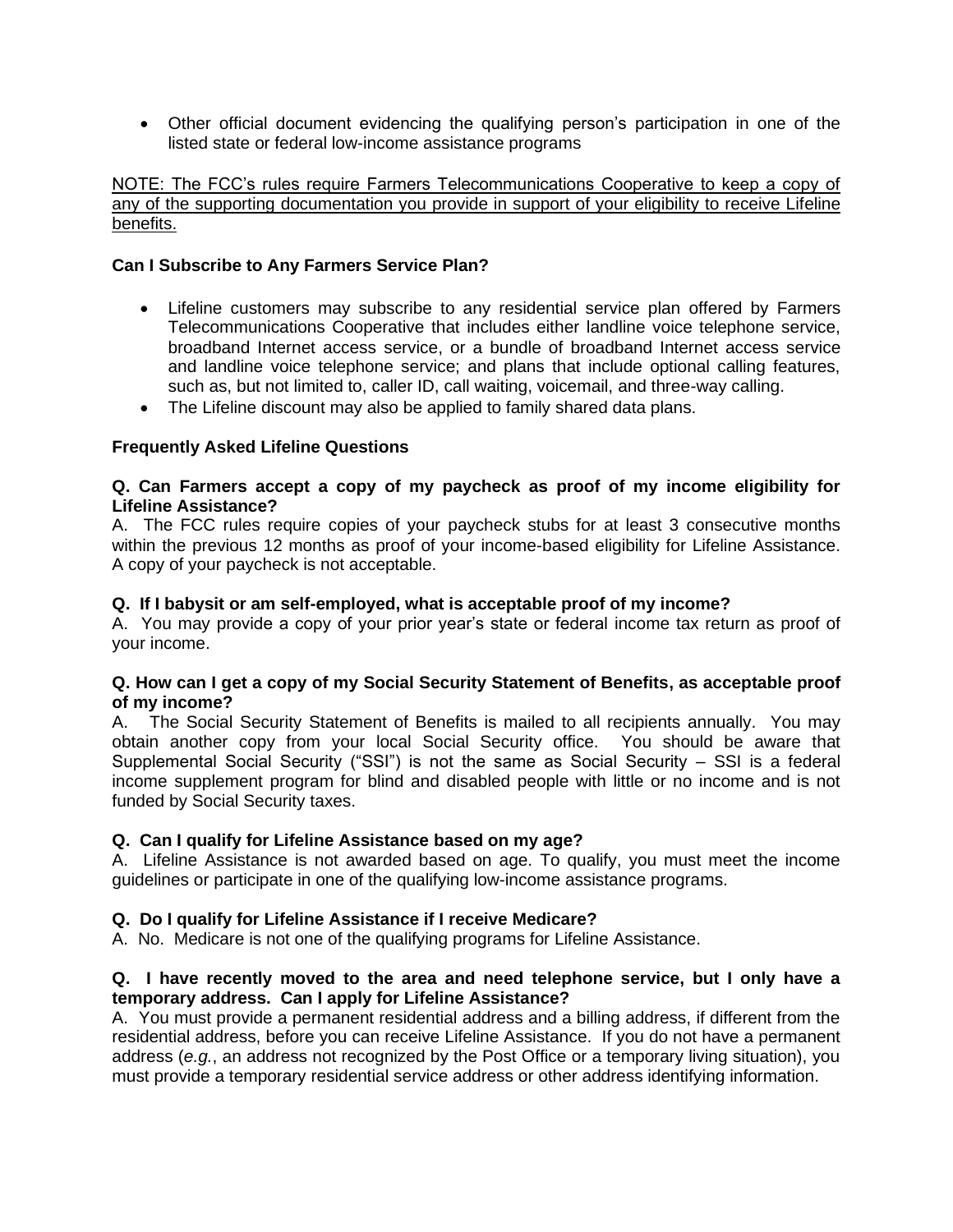# **Q. Can I use a Post Office Box for my address?**

A. Farmers can accept a P.O. Box or General Delivery address as your billing address, but not as a residential address.

### **Q. What must I do if my address changes?**

A.If you move to a new address, you must provide your new address to Farmers Telecommunications Cooperative within 30 days after relocating.

#### **Q. Am I required to notify you of any changes in my income or participation in one of the low-income assistance programs?**

**A.** You must notify Farmers Telecommunications Cooperative within 30 days if you or the qualifying person in your household no longer participates in the government assistance program(s) that qualify you for Lifeline Assistance; if your qualifying annual household income exceeds 135% of the Federal Poverty Guidelines; if you are receiving more than one Lifeline benefit or another member of your household is receiving a Lifeline benefit; or if you no longer qualify to receive Lifeline Assistance for any other reason. You will then stop receiving Lifeline benefits.

## **Q. Do I need to provide a deposit when I apply for Lifeline Assistance?**

A. Customers who do not subscribe to Toll Limitation Service at the time of signing up for Lifeline voice telephone service may be required to provide a service deposit, consistent with the terms of Farmers Telecommunications Cooperative's General Subscriber Services Tariff. Farmers offers free Toll Limitation Service to Lifeline customers for any local voice telephone service plan that charges a fee for toll calls that is in addition to the monthly price of your Lifeline service.

## **Q. When will the Lifeline discount be included on my telephone bill?**

A. The discount will be applied to your account within two billing cycles and will be retroactive back to your approval date.

## **Q. Why isn't the Lifeline discount still appearing on my bill?**

A. The FCC now requires Farmers Telecommunications Cooperative to verify its Lifeline customers' continuing eligibility for Lifeline Assistance every year. If you did not complete and return the Lifeline Rate Assistance Verification form sent to you by Farmers within 60 days, as required, your Lifeline Assistance was terminated.<sup>1</sup> You must re-apply for Lifeline Assistance in order to receive the discount.

#### **Q. Who can I call if I have questions about Lifeline Assistance?**

A. You may call Farmers' customer service representatives at 256-638-2144, or toll-free at 1- 866-638-2144, between the hours of 8:00 a.m. and 4:00 p.m., Monday through Friday. You may also contact the Alabama Public Service Commission at 1-800-882-3919 or visit the following websites: [www.psc.state.al.us](http://www.psc.state.al.us/) or [www.usac.org.](https://www.usac.org/)

<sup>&</sup>lt;sup>1</sup> In accordance with the FCC rules in effect before December 2, 2016, subscribers were required to return Verification forms issued prior to that date to the Company within thirty (30) days. Effective December 2, 2016, the allowable time for a subscriber to respond to the Company's verification request was extended from thirty (30) days to sixty (60) days. Therefore, subscribers who received Verification forms before December 2, 2016, and failed to return them within thirty (30) days, as required, were terminated from the program under the FCC's rules then in effect.